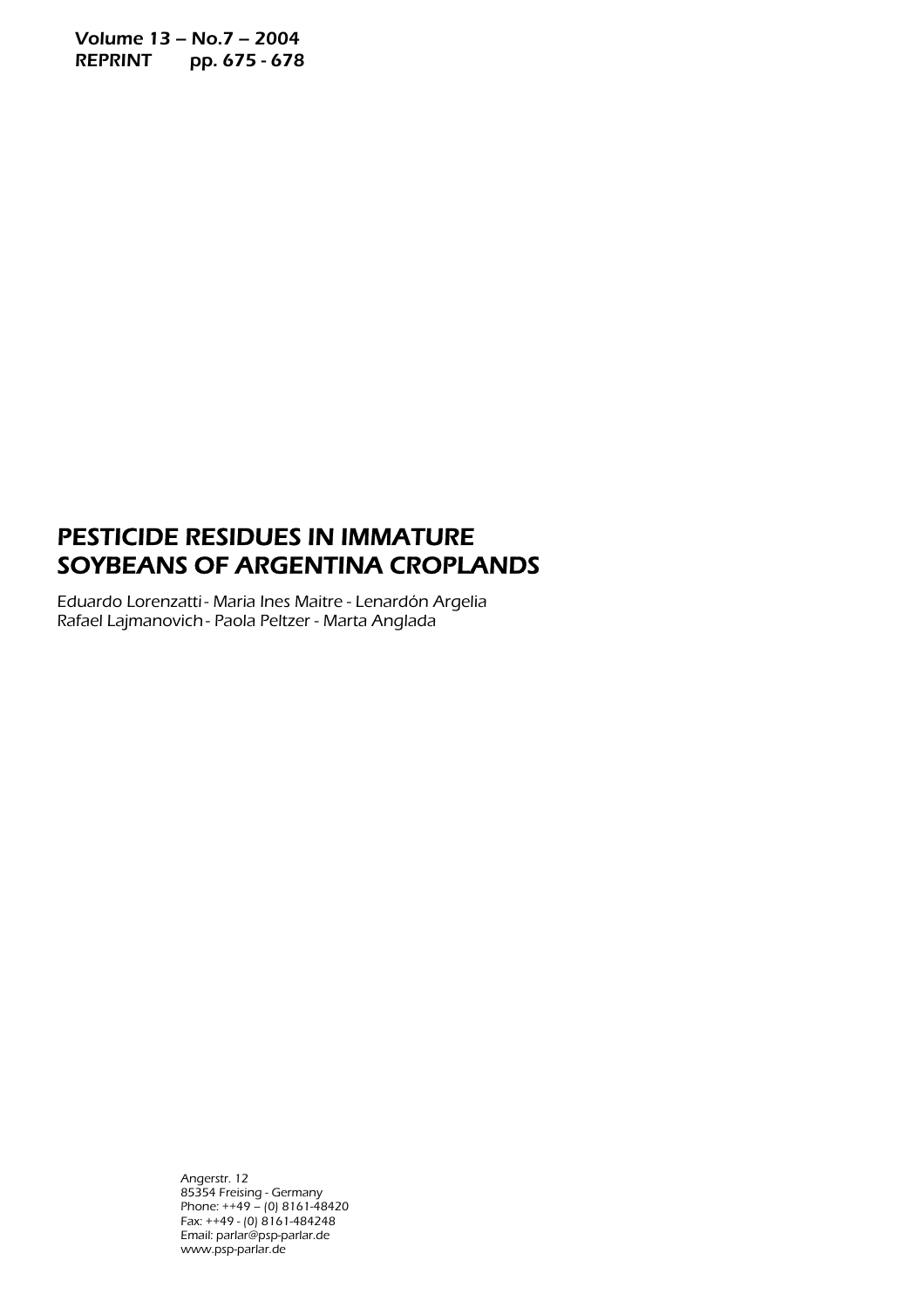# **PESTICIDE RESIDUES IN IMMATURE SOYBEANS OF ARGENTINA CROPLANDS**

Eduardo Lorenzatti<sup>1</sup>, Maria Ines Maitre<sup>1</sup>, Lenardón Argelia<sup>1</sup>, Rafael Lajmanovich<sup>2,3</sup>, Paola Peltzer<sup>2</sup> and Marta Anglada<sup>4</sup>

<sup>1</sup> Instituto de Desarrollo Tecnológico para la Industria Química, INTEC, Güemes 3450, (3000) Santa Fe, Argentina<br><sup>2</sup> Instituto Negional de Limpelagía, INALI (2016) Santa Tamá (Santa Fe), Argentina

Instituto Nacional de Limnología, INALI (3016) Santo Tomé, (Santa Fe), Argentina 3Escuela Superior de Sanidad, FBCB, Paraje El Pozo s/n, (3000) Santa Fe, Argentina 4

Facultad de Ciencias Agropecuarias. UNER. Oro Verde, Entre Ríos, Argentina

#### **SUMMARY**

Residue levels of endosulfan, endosulfan sulphate, glyphosate, and aminomethylphosphonate (AMPA) in green turgescent immature seeds of glyphosate-tolerant and non-tolerant soy beans were studied in Argentina. To establish the incidence of pesticides` spraying, one control and two plots that varied in glyphosate and endosulfan treatments in two different fields, located in Entre Ríos Province (Argentina), were studied. Endosulfan, glyphosate and AMPA are present in immature soybeans and analyses revealed that the concentration of endosulfan residues were similar between soy varieties, but statistical differences were observed between the two treatments.

#### **KEYWORDS:**

Immature soybean, pesticide residues, endosulfan, glyphosate.

#### **INTRODUCTION**

Despite most soybeans are harvested at the mature stage and further processed into a variety of products for human or animal uses, in certain areas of the world, such as oriental countries, considerable quantities are harvested at the immature stage for direct human consumption [1]. The immature soybeans refer to those harvested at 80 % of maturity and their seeds have low dried matter [1, 2]. This maturity level is equivalent to  $R_6$  stage [3].

The immature soybean is often used directly as human food in Asia, because of the high level of nutrients, carbohydrates, vitamins, and isoflavones. Actually, soy is a global staple food and more than 110 million tons of beans are produced, mainly in the United States, Brazil, Argentina, and China [4].

In soy production, a pre-planted application with glyphosate ((N-(phosphonomethyl)glycine) [5] is recommended, followed by one or two applications of this herbicide on

pre-flowered glyphosate-tolerant (GT) soybeans [6], but anyone on conventional (CN) soybeans [7]. Moreover, an organochlorine pesticide (endosulfan) is also applied twice or even more times in the seeding stage to control sucking, chewing and boring insects and mites [8, 9].

Recent research reports and articles on the agronomic and environmental benefits and risks of GT-soybean have been published [10]. In this context, soybean has been recognised to have a very significant contribution in nutrition and human health suggesting that consumption of soybean products is associated with lower blood cholesterol, gives protection against cardiovascular disease, and reduces risk of certain cancers and osteoporosis [11]. On the other hand, preliminary studies observed that pesticides` residues usually used in soy cultivation are present in milk, dairy products, and wild fauna [12-15] and have negative effects on human and wildlife health [16].

Therefore, we analyzed pesticide residues present in immature soybeans (IS) and compared GT-soybean vs. CNsoybean. In addition, a new technique was used to evaluate endosulfan, endosulfan sulphate, glyphosate, and alphaamino-3-hydroxy-5-methylisoxazolepropionate (aminomethylphosphonate, AMPA). The study was conducted to assess whether the use of glyphosate on GT-soybean and endosulfan on GT- and CN-soybean affect the residues` concentration of pesticides in immature seeds. This study is part of a major project, which investigates the persistence of pesticides used in agricultural production and the biomagnification of residues through the highest food chain.

#### **MATERIALS AND METHODS**

#### **Spray treatments**

The study was conducted at the Entre Ríos province (Argentina) in two experimental fields located at Sauce Pinto (31°52'S; 59°30'W) and Diamante (31°58'S; 60°32'W)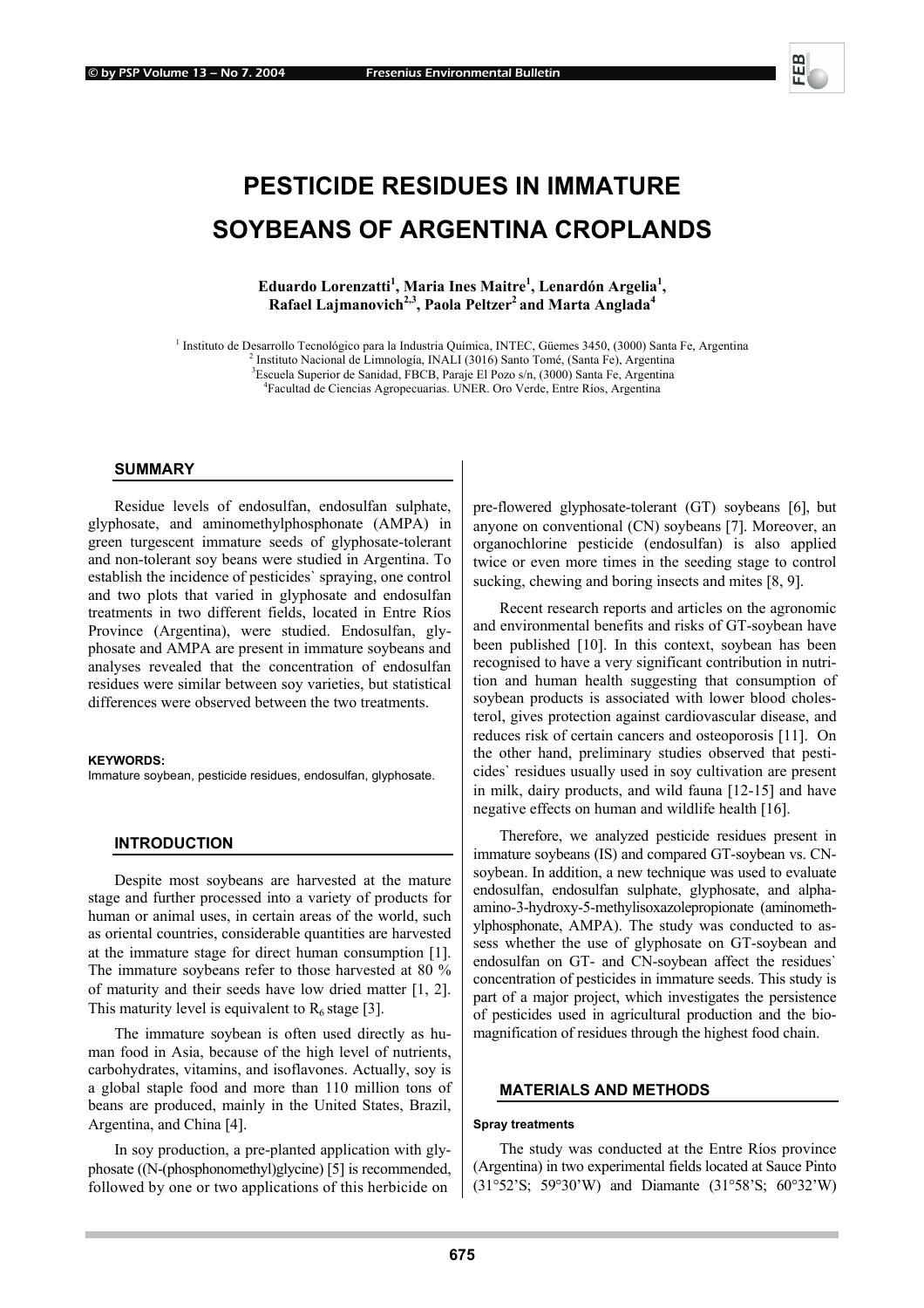through the soy seasons from November 2000 to March 2001. During the study the average minimum and maximum temperatures ranged between 17.9 °C - 32.3 °C in 2000, and 30.4 °C - 19.2 °C in 2001. GT-soybean in Diamante (20 ha) and CN-soybean in Sauce Pinto (30 ha), both seeding in December. Glyphosate (Roundup®, Monsanto, Argentina) was applied seven days after seeding  $(2500 \text{ g ha}^{-1})$  on GT-soybean, and no spraying on CNsoybean. In each experimental field were considered three plots, Plot 1: endosulfan free (control plot), Plot 2: endosulfan applied once on soy 92 days after seeding, and Plot 3: two endosulfan sprayings on  $60<sup>th</sup>$  and  $92<sup>nd</sup>$  day after seeding  $(R_6 \text{ stage})$ . In all the cases the spraying solution was applied at 1000 g ha<sup>-1</sup>. The endosulfan (Agarcros, Argentina) was prepared by appropriate dilution with water of the commercial herbicide Piastra $\circledR$ , 350 g litre<sup>-1</sup>.

#### **Sampling procedure**

For the study, both soybean crops were harvested at random 100 days after seeding from the field at the  $R_6$ stage of development. Replicate bean samples were collected in each plot and analyzed separately to determine the pesticide residues ( $α+β$ -endosulfan, endosulfan sulphate, glyphosate, and AMPA). Immediately after picking each sample, the beans were packed in polyethylene bags, transported to the laboratory to be worked up or frozen at  $-18$  °C within 90 min.

#### **Analytical procedure**

Twenty grams of samples of immature beans were extracted as follows: weighed sample was macerated in a homogeneizer at 17,000 rpm. with ultra-pure water (100 ml) to extract glyphosate and AMPA, transferred into a centrifuge tube with 10 ml ultra-pure tap water and then 50 ml ethyl acetate were added. After been shaken for 10 min, the samples were centrifuged at 7,000 rpm for 10 min at room temperature.

From the clarified supernatant, an aliquot from the organic layer (40-45 ml) was taken and filtered through anhydrous sodium sulfate, concentrated to 1-2 ml by rotary evaporator (Büchi, Switzerland or similar) at 40 °C and analyzed by gas chromatography (GC) for endosulfan and endosulfan sulphate. Aliquots of water layer (5ml), filtered by using 0,45 µm pore size, was analyzed for glyphosate and AMPA by high performance liquid chromatography (HPLC).

**GC and GC/MS analysis:** Varian; model 3400, with electron-capture detector (ECD)  $Ni<sup>63</sup>$ , DB-5 capillary column 30 m x 0.25 mm ID (J&W Scientific CA, USA), injector 220 °C, oven 250 °C and ECD detector 320 °C. Mass spectra were made with a Varian 2000 chromatograph-mass selective detector (MSD) combination, equipped with an HP-5 capillary column (30 m x 0.25 mm ID) to confirm GC results (operational conditions: oven 210°C, injector 230 °C, ion trap mass spectrometer operating in electron ionization (EI) mode and using MS/MS option.

**HPLC analysis:** Waters 600 with IC-Pack ionexclusion 50 Å - 7 $\mu$ m (7.8 x 150 mm) column; mobile phase phosphoric acid 0.05% at 55 °C, fluorescence detector at excitation 339 and emission 345 nm, and Millenium 2000 data processor software.

Chemical pesticide standards,  $\alpha$  and β-endosulfan, endosulfan sulphate (99.0% purity) glyphosate and AMPA (99.2% purity, Applied Science, USA) were used.

#### **Statistical analysis**

Analyses of variance (ANOVA) were carried out on the data obtained experimentally (residue concentrations) to evaluate the influence of soy transgenic and nontrangenic variety (variety factor) and number of endosulfan spraying on soy samples (treatment factor).

### **RESULTS AND DISCUSSION**

In order to obtain the calibration linearity, standard solutions at 0.2, 0.5, 1.0, 10.0 and 50.0  $\mu$ g litre<sup>-1</sup> were used for endosulfan isomers ( $\alpha$  and  $\beta$ ) and endosulfan sulphate, with dieldrin as internal standard. Nevertheless, 0.5, 1.0, 2.0 and 8.0  $\mu$ g litre<sup>-1</sup> of glyphosate and 0.45, 1.0, 2.0, and 3,6  $\mu$ g litre<sup>-1</sup> of AMPA were used. Three replicates of each concentration were analyzed and detection limits calculated. The data revealed no statistical differences in the intercept and slopes obtained for each one of the five analytes studied ( $p > 0.05$ ).

Recovery studies were performed using clean soybean samples (20 g) fortified with two concentrations of endosulfan and endosulfan sulphate,  $(20 \text{ and } 40 \mu\text{g kg}^{-1})$ glyphosate and AMPA (3.2 and 6.0 mg  $kg^{-1}$ ).

A rapid and efficient method for simultaneous extraction and quantification of pesticide residues has been applied for the analysis of immature soy seeds (IS), in a routine pesticide residue laboratory [18, 23]. Good recoveries were obtained for endosulfan isomers, endosulfan sulphate, glyphosate and AMPA (92.3%; 96.1%; 92.1%; 95.1%, respectively) with a relative standard deviation (RSD) lower than 11.7%. The detection limits were found to be 5  $10^{-4}$  mg/kg for endosulfán group and 5  $10^{-3}$  mg/kg for the other herbicides and metabolites.

Residues found in the IS samples after one and two endosulfan applications on GT- and CN-soybeans are shown in Table 1. The residues of endosulfan applied as spray on the plants, were found in the immature beans, but endosulfan sulphate was no detected (n.d.).

The effect of "variety" was calculated only for endosulfan residues. This effect was not significant to endosulfan residues, because analysis of variance showed no significant difference between GT- and CN-soybeans ( $p =$ 0.8832). On the contrary, "treatment" significantly affected endosulfan concentrations ( $p < 0.01$ ), but the effect was not significant for glyphosate residues (Table 2), as expected.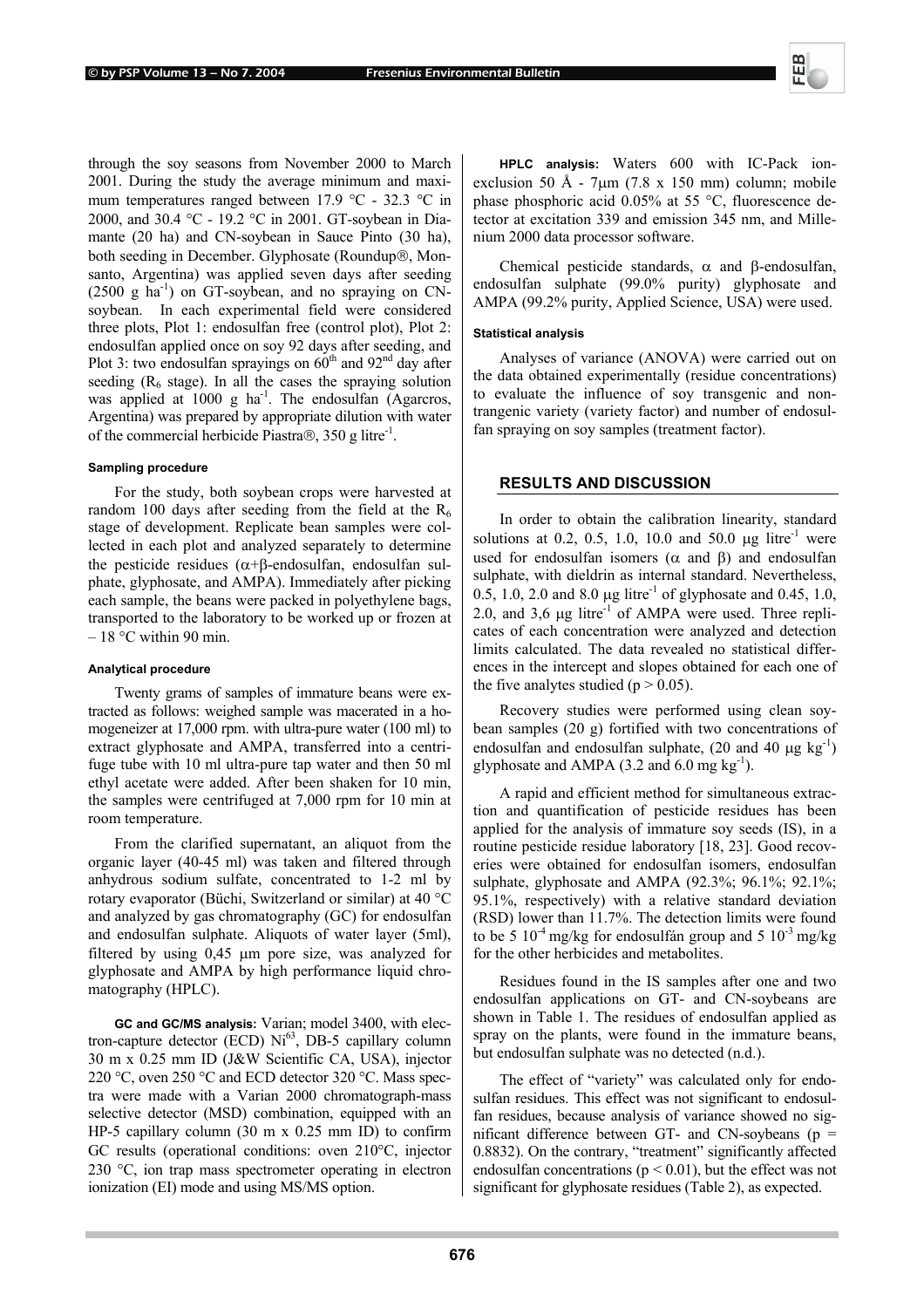

**TABLE 1** 

**Residues (mg/kg) in immature GT-soybean and CN-soybean. SD = standard deviation; n.d. = not detected; Plot 1: endosulfan-free**  (control plot); Plot 2: 92 days after seeding; Plot 3: 60 and 92 days after seeding  $(R_6 \text{ stage})$ ; a, b indicate significant differences at  $p < 0.05$ .

|           | Residues            |                   |                          |                     |                          |            |           |             |           |  |
|-----------|---------------------|-------------------|--------------------------|---------------------|--------------------------|------------|-----------|-------------|-----------|--|
| Soy       | Endosulfan spraying | Endosulfan        |                          | Endosulfan sulphate |                          | Glyphosate |           | <b>AMPA</b> |           |  |
|           |                     | mg/kg             | <b>SD</b>                | Mg/kg               | <b>SD</b>                | mg/kg      | <b>SD</b> | mg/kg       | <b>SD</b> |  |
| <b>GT</b> | Plot 2              | 0.18a             | 0.03                     | n.d.                | $\overline{\phantom{a}}$ | 0.31a      | 0.04      | 0.33        | 0.03      |  |
| GT        | Plot 3              | 0.24 <sub>b</sub> | 0.04                     | n.d.                | $\overline{\phantom{0}}$ | 0.30a      | 0.05      | 0.32a       | 0.04      |  |
| <b>GT</b> | Plot 1              | n.d.              | $\overline{\phantom{0}}$ | n.d.                | $\overline{\phantom{0}}$ | n.d.       | ٠         | n.d.        |           |  |
| <b>CN</b> | Plot 2              | 0.19a             | 0.05                     | n.d.                | ۰                        | n.d.       | -         | n.d.        |           |  |
| <b>CN</b> | Plot 3              | 0.23ab            | 0.04                     | n.d.                | $\overline{\phantom{0}}$ | n.d.       | ٠         | n.d.        |           |  |
| <b>CN</b> | Plot 1              | n.d.              | $\overline{\phantom{0}}$ | n.d.                |                          | n.d.       | -         | n.d.        |           |  |

**TABLE 2 Effect of number pesticide treatment on endosulfan and glyphosate residues. Effect of soy variety (transgenic or conventional) on endosulfan residues in immature soybeans are also shown; (p < 0.05).** 

| Endosulfan |        | Glyphosate               |        |  |
|------------|--------|--------------------------|--------|--|
|            | (4, 2) |                          | (4n)   |  |
| 7.96       | 0.0079 | 8.09                     | 0.0120 |  |
| $0.02\,$   | 0.8832 | $\overline{\phantom{0}}$ | -      |  |
|            |        |                          |        |  |

- not calculated

Many studies were carried out to establish the curve of decline of the insecticide in vegetables for human consumption [17,18] Thus, Soto [19] and Lu [20] suggested that endosulfan has estrogenic effects on human estrogensensitive cells. We found that the GT-soybeans accumulated glyphosate in their immature seeds (0,3 - 0,31 mg/kg) and AMPA metabolites were also generated (0,32-0,33 mg/kg), whose toxicity is discussed elsewhere [21]. In CN-soybeans herbicide residues and corresponding metabolites were absent. The glyphosate and AMPA residues found in GTsoybean were quite similar, and higher than the limits permitted by European legislation (0.2 mg/kg) in the Codex Alimentarius [22], while the Federal Register of Argentina [23] contains no regulations.

The  $\alpha$ +B endosulfan residues (0.18 to 0.24 mg/kg) were found to be below those recommended by European legislation for dry soybean [22], but there is no regulation with regard to IS. Moreover, the endosulfan sulfate metabolite, which is known as degradation product in mature vegetables, was not detected in this study.

The market outlook concerning IS shows increasing tendencies to be incorporated in Asian and American foods. In this context, an effort should be made to regulate the production, processing and marketing of IS. Similarly, it is necessary to study the possible replacement of endosulfan by a pyrethroid in order to reduce contamination and cost in the production of IS. In addition, the use of glyphosate should be reduced and the weeds extraction may be carried out manually in small fields and in coun-

tries with low-cost workmanship standards, in order to reduce the toxic concentrations of biocides.

Argentinean farmers seek to maximize production, on the one hand, and lower production costs, on the other, because the growing conditions vary considerably from one area to another. In deed, from farm to farm, production cost and corresponding savings can vary substantially in this context. Therefore, the disjunctive use of GTsoybean or CN-soybean depended on its world-wide differing acceptance, taking into consideration also the current debate on transgenic herbicide-resistant soybean varieties and their ban, particularly in Europe.

#### **REFERENCES**

- [1] Liu, K. (1996) Immature soybean: Direct use for food. IN-FORM 7, 1217-1223.
- [2] Simonne, A., Smith, M., Weaver, D., Vail, T., Barnes, S. and Wei, C. (1994) Retention and Changes of soy isoflavones and carotenoids in immature soybean seeds (Edamame) during processing. J. Agric. Food Chem. 48, 6061-69.
- [3] Fehr, W., Caviness, C., Burnood, D. and Andpennigton, J., (1971) Stage of development descriptions for soybeans, *Glycine max* (L.) Merrill. Crop Science 11, 929-931.
- [4] Barnes, R. (2000) Why American Soybean Association supports transgenic soybeans. Pest Management Science 56, 580-583.